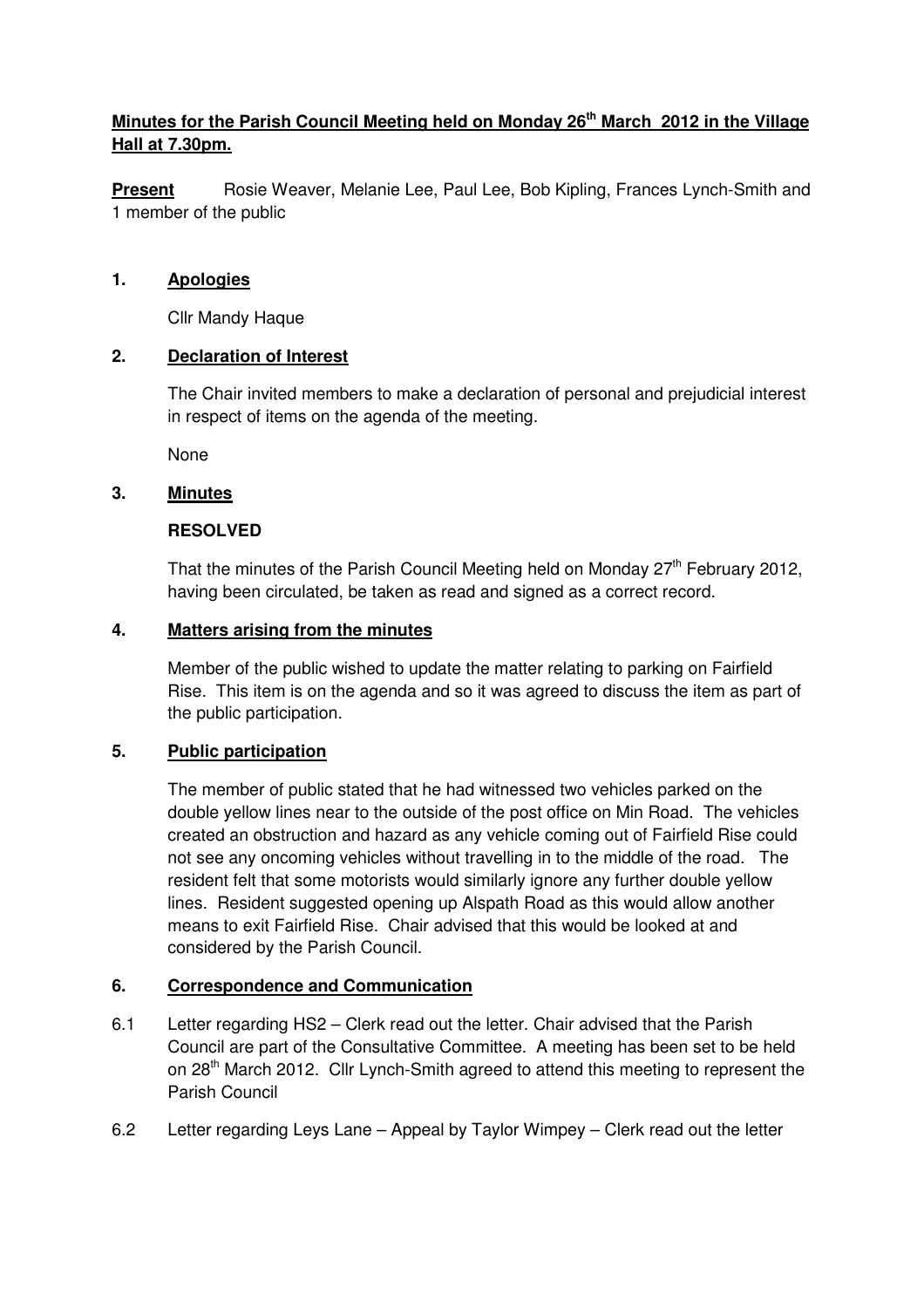6.3 Letter from SMBC regarding revised Terms of Reference for Conservation Committee – Clerk read out the letter

# **7. Receive Reports**

7.1 Committee Member for Village Hall Management Committee - no meeting

7.2 Parish Council nominated Community Governor for Meriden C of E School - Chair confirmed that a meeting of Governors was held but nothing to report other than that the Parish Council will agree to support eh school in obtaining a 20mph speed limit

- 7.3 Committee Member for War Memorial no meeting
- 7.4 Pool no report
- 7.5 Allotment Representative- Clerk reported conversation with Mr Alan Gabbitas and their meeting with Taylor Wimpey. Mr Gabbitas had also asked the Parish Council if it would advise upon the Lease if this was proposed by Taylor Wimpey
- 7.6 Footpaths/Forum no report leave footpath on Maxstoke Lane in abeyance
- 7.7 Mining and Minerals Group no report
- 7.8 Local Strategic Partnership no report
- 7.9 Solihull Area Committee next meeting 12<sup>th</sup> April 2012

7.10 Tree Wardens – Cllr Lee has made a request to SMBC for a meeting to identify trees with a TPO

- 7.11 Parish Plan no report
- 7.12 Community Surgery no report
- 7.13 Community Speed Watch no report
- 7.14 Sponsorships Football Academy no report

#### **8. Village Matters**

#### 8.1 **Meriden Sports Park – update**

8.1.1 – To consider and approve annual maintenance contract with Mole catcher

 Cllr Lee advised that the Contract requires Land Unit to monitor and deal with Pest Control. Chair to contact SMBC to advise of the contract and seek reimbursement for molecatcher

#### **RESOLVED that the annual maintenance contract with the Mole Catcher is approved**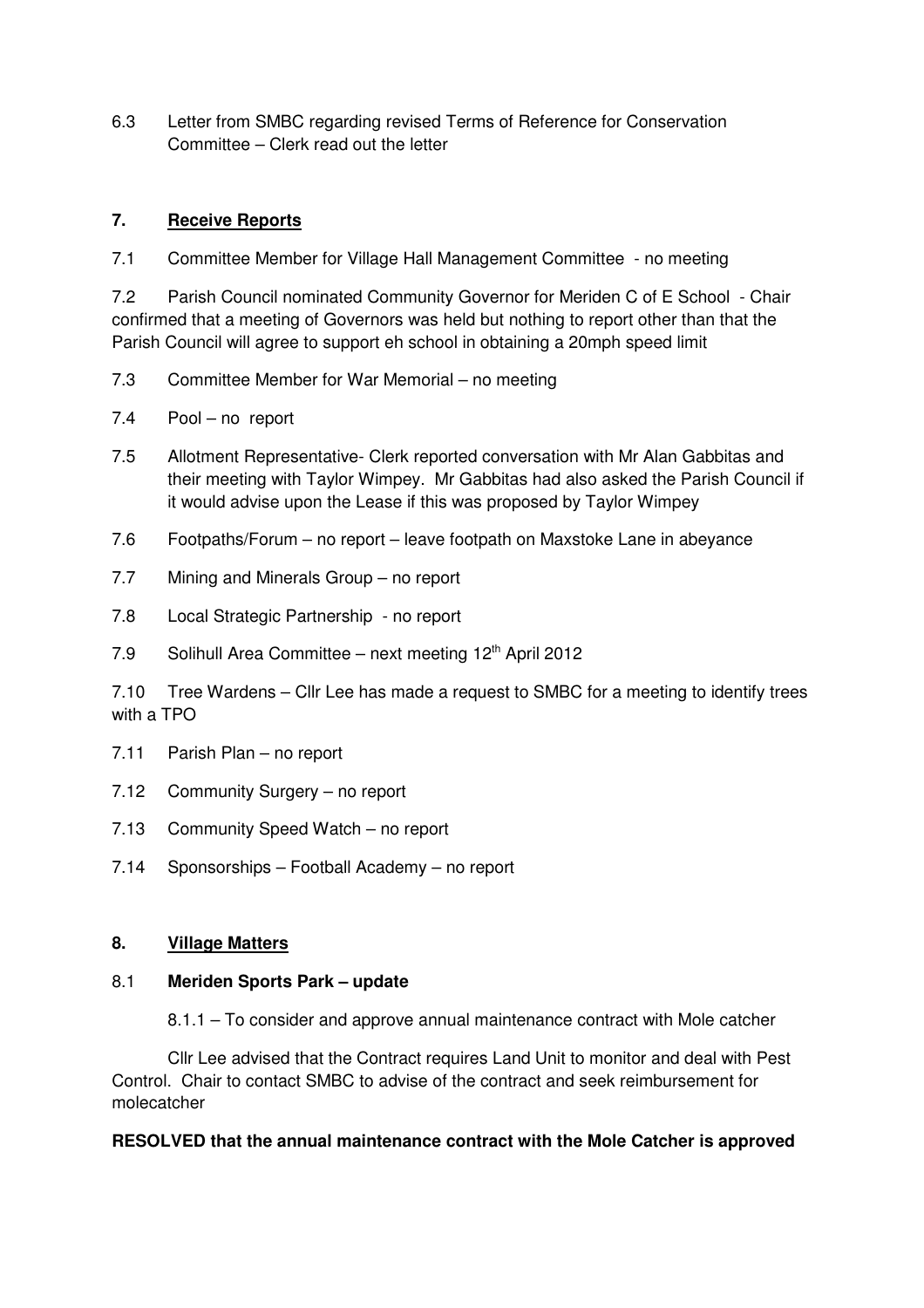8.1.2 - To consider and agree electricity contract and tariffs – details of the tariffs were provided by e-mail and confirmed at the meeting

# **RESOLVED that a one year contract is entered into with the current electricity provider**

8.1.3 - To consider and agree payment by direct debit

# **RESOLVED that payment of the electricity is made by direct debit**

8.2 **Freedom of Information Request –** Clerk provided an update and confirmed that information had been supplied

8.3 **Leys Lane –** To consider and agree Statement prepared by Neil Pearce

# **RESOLVED**

# **That that statement of Neil Pearce is approved**

# 8.4 **Olympic/Jubilee celebrations**

Details of events taking place to appear in the newsletter. To consider and agree expenditure to include medals for children, Morris dancers and donation to falconry

# **RESOLVED**

# **That the sum of £500 is approved for expenditure on the Jubilee celebrations**

8.5 **Maxstoke Lane – Lettings –** To consider and agree alteration of housing allocation from 3 bed property to a 2 bed property

# **RESOLVED**

# **That a 4 bed property is altered for a 2 bed property**

8.5 **Clerk –** To agree the appointment of Interim Clerk.

# **RESOLVED**

# **That an interim Clerk is appointed**

8.6 **Bank –** To agree changing signatories from Clerk to a Councillor and to nominate and agree Councillor

# **RESOLVED**

# **That Cllr Kipling is added as signatory to the cheques**

8.7 **Accounts –** To agree the appointment of Alison Worth to assist the Parish Council in preparation of the end of year accounts

# **RESOLVED**

**That Alison Worth is appointed to assist the Parish Council with preparation of the end of year accounts at a rate of £15 per hour**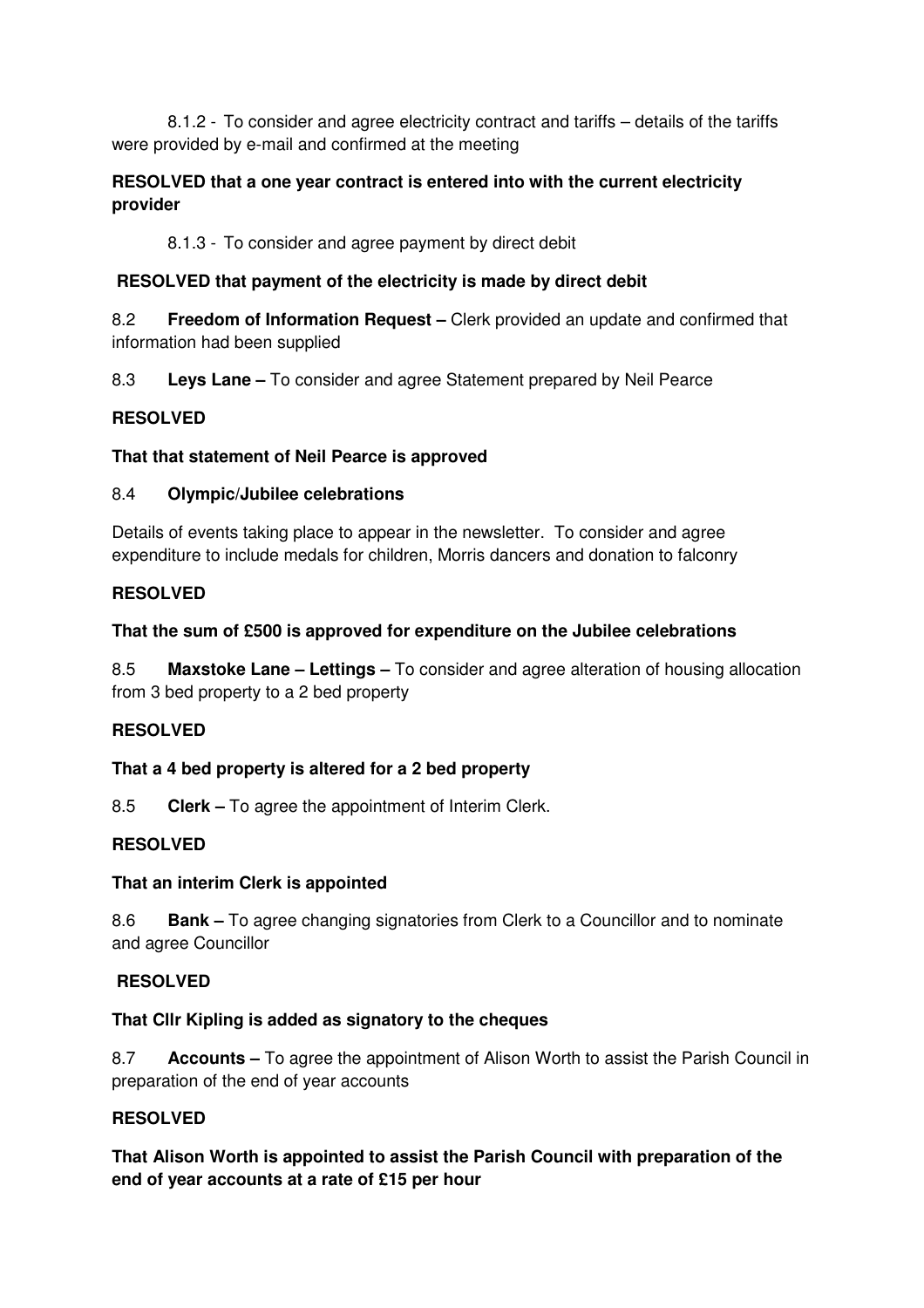8.8 **Contact Address –** To agree new contact details for Parish Council

#### **RESOLVED**

# **That the contact address is changed to 5 Darlaston Row, The Green, Meriden Coventry CV7 7LW**

8.9 **Best Kept Village Competition –** Clerk provided an update of the meeting held at the Solihull Moors Football Club. The judging will take place on  $11<sup>th</sup>$  May. Clerk has spoken to Ian Richards who has the contract for the bus shelters and benches etc. Clerk has asked Mr Richards to undertake works to clean and paint the bus shelters, telephone boxes and benches in readiness for the competition. The cost will be an hourly rate as set out in the contract.

8.10 **Meriden Library –** Chair confirmed that a senior officer will attend the June meeting

8.11 **Tree – Meriden Green –** Update and to approve the instruction of Tree surgeon to undertake works for Health & Safety reasons

#### **RESOLVED**

#### **That the Tree Surgeon is instructed**

8.12 **CPRE** – To consider and agree renewal of annual membership

#### **RESOLVED**

#### **That the membership is renewed**

8.13 **Parish Newsletter –** Approve the draft content so as it can go to print and be delivered from 30 March 2012

#### **RESOLVED**

#### **The draft newsletter is approved**

8.14 Storage of Documents – Update

# **RESOLVED**

**That the documents are moved from the Clerk property to a local storage facility**

#### **9. Planning Matters**

9.1 2012/307 - Brooke Farm, Oldwich Lane East - Install New fishing pond and associated parking

#### **Comments: No comment**

9.2 20123/13 - Heron Croft, Berkswell Road, Meriden - Heron Croft, Berkswell Road, Meriden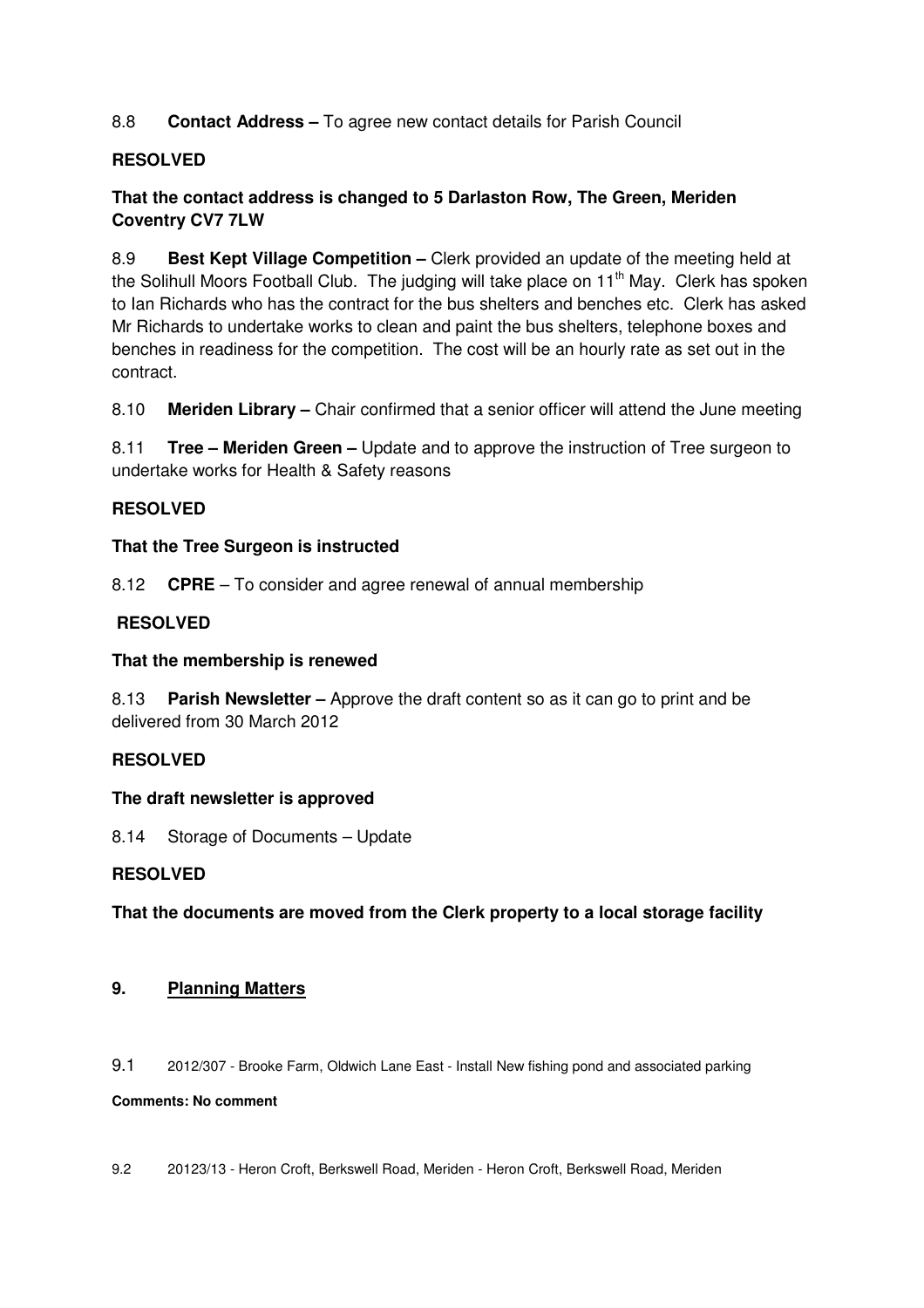#### **Comments: Over intensification, more than 40% increase of the original footprint. Concern over impact on neighbours**

9.3 2012/322 - 24 Fairfield Rise, Meriden - Ground floor rear extension to kitchen/dining room and side extension to form corridor, utility and shower

#### **Comment: Neighbour notification**

#### **10. Accounts**

#### **Accounts for Payment**

| 1)   | S.Kauser (reimburse -phone/travel/)                                     | £181.92   |
|------|-------------------------------------------------------------------------|-----------|
| 2)   | S.Kauser - salary                                                       | £834.50   |
| 3)   | <b>West Midlands Pension Fund</b>                                       | £124.44   |
| 4)   | HMRC (PAYE & NI)                                                        | £158.59   |
| 5)   | Paul Jayes (sports co-ordinator)<br>£500 plus £400 rain jackets         |           |
| 6)   | <b>Advanced Maintenance Services</b>                                    | £868.00   |
| 7)   | <b>BD</b> Ball                                                          | £120.00   |
| 8)   | Wright Hassall Solicitors (advice allotments)<br>(invoice not yet rec'd |           |
| 9)   | Ms F. Lynch Smith (ink expenses)                                        | £9.99     |
| 10)  | Ian Richards Property Services (clear allotments)                       | £85.00    |
| 11)  | Ian Richards Property Services (repair water leaks at allotments)       | £175.00   |
| 12)  | Ms R Weaver (sports park expenses)                                      | £14.37    |
| 13)  | E-On Electricity - Sports Park                                          | £2,078.93 |
| (14) | Action Graphics (Millisons Wood-leaflets)                               | £144.00   |
| 15)  | <b>CPRE</b>                                                             | £29.00    |
| 16)  | Viking Direct (locker)                                                  | £         |

 17) S.Kauser – backdated salary owed from April 2011 SP 19 - Clerk unable to confirm and would seek advice from Alison Worth due to PAYE and NI implications